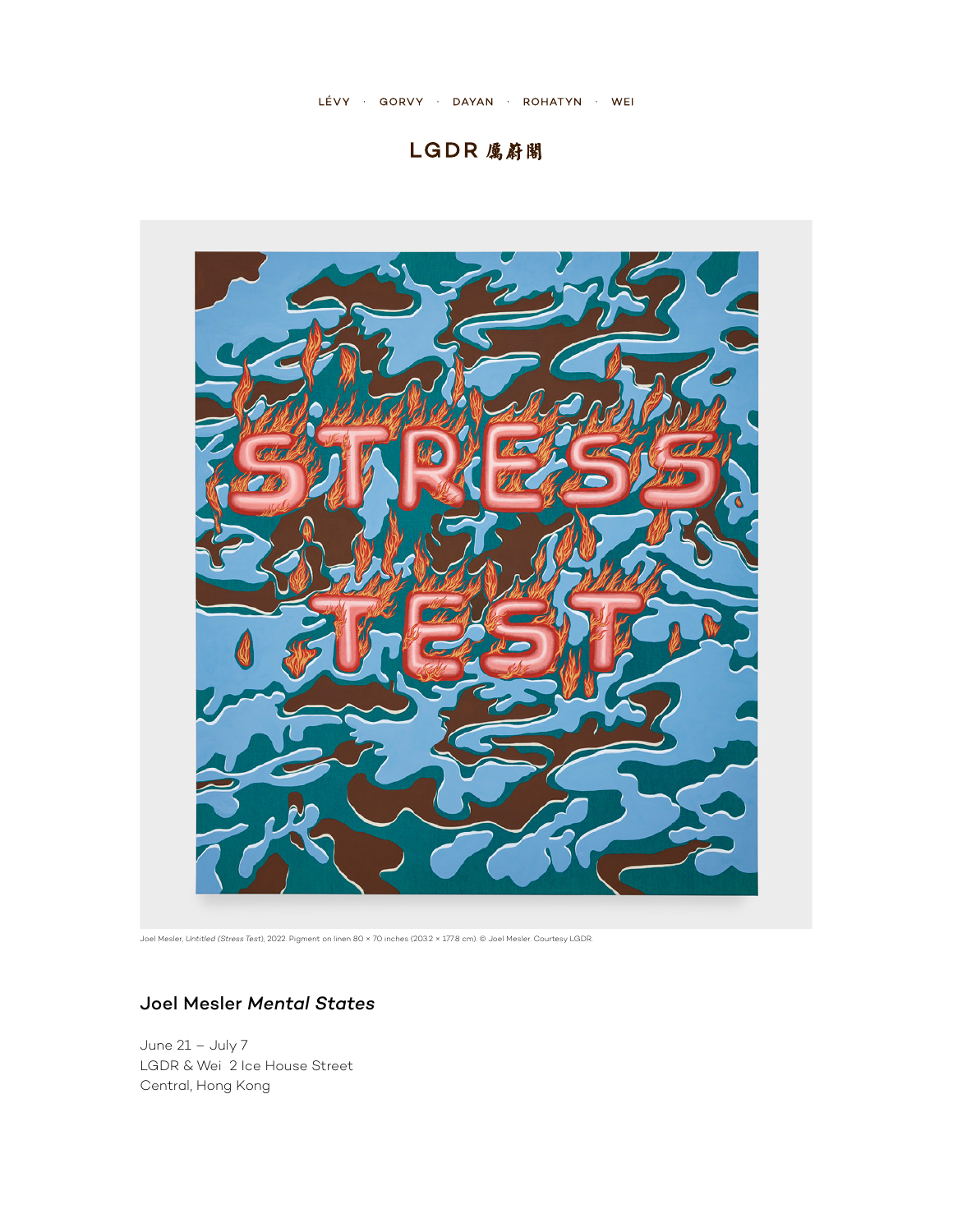LGDR is pleased to present new works from Joel Mesler's latest series in Hong Kong this summer. Employing words and images, Mesler draws on childhood memories and life experiences to inform paintings that meld his private impressions with cultural touchstones, illuminating elements of universal human consciousness. On view for the first time, the artworks in *Mental States* introduce a lush camouflage pattern that engages Mesler's signature style of bold color and bright figuration, and provides a backdrop for the artist's artfully rendered calligraphic scripts, which here convey idioms, expressions of mental states, and elements of the subconscious. Vibrant in color and pattern, and personal in sentiment, the paintings encourage self-reflection while inspiring imagination and reverie. Following the presentation at LGDR, the seven artworks will be included in a major solo exhibition at the Long Museum in Shanghai.

The distinctive large-scale canvases, all dated 2022, probe the psyche through text and image. Evoking responses to external realities, phrases such as *Identity Crisis*, *Well Being*, *Stress Test*, and *Safe Space* are portrayed in Mesler's unique fonts and characterized by honey-colored drips, unfurling ribbons, leopard prints, and enveloping flame—all emblazoned across undulating camouflage. The pattern acts as a visual representation of mental state as place, a metaphysical creation that forms the sites for his chosen expressions. However, Mesler's camouflage serves as both stage and curtain, at once revealing and concealing rhetorical admissions like *Wet Dream*, *Freudian Slip*, and *Me, Myself, and I*, which often remain private and disguised.

With this series, camouflage joins Mesler's signature banana leaves and aqueous pool patterns as a transportive setting, moving both artist and viewer into alternative realms. As the artist has described, a stillness and quiet, simultaneously suppressive and expansive, can be found in dense jungle interiors and underwater—environments that focus the mind by muffling the stimuli of contemporary life. The artist has stated his use of camouflage was inspired, in part, by Andy Warhol's militaristically minded camouflage works of the 1980s, emphasizing Mesler's connection to the legacy of American Pop and his place in a lineage of artists including Ed Ruscha and Christopher Wool. Invigorating fresh inspirations and broadening his visual lexicon, *Mental States*  continues the artist's wry, vulnerable examination of the place where personal and popular iconography convene.

#### About the Artist

Born in 1974 in Los Angeles, Mesler received his MFA from the San Francisco Art Institute in 1999. His work has been the subject of exhibitions at LGDR, Palm Beach and London (2022); Lévy Gorvy, Hong Kong (2021); David Kordansky Gallery, Los Angeles (2021); Harper's Books, New York (2020); and Simon Lee, London (2018). The artist will have a forthcoming solo survey at the Long Museum, Shanghai. He lives and works in East Hampton, New York.

#### About LGDR

Founded by Dominique Lévy, Brett Gorvy, Amalia Dayan, and Jeanne Greenberg Rohatyn, LGDR is a collaborative international art venture that brings expertise and vision to its disciplines. LGDR represents and partners with artists and estates—realizing seminal projects and furthering legacies. From placing primary and secondary works of the highest quality and advising clients on the development of their collections, to harnessing its institutional relationships and presenting a curated program with scholarly publications, LGDR puts artistic voices first. In forming LGDR, the four partners merge their respective specialties across 20th-and 21st-century art; their individual reputations as leaders and tastemakers; and their separate histories as principals of galleries with